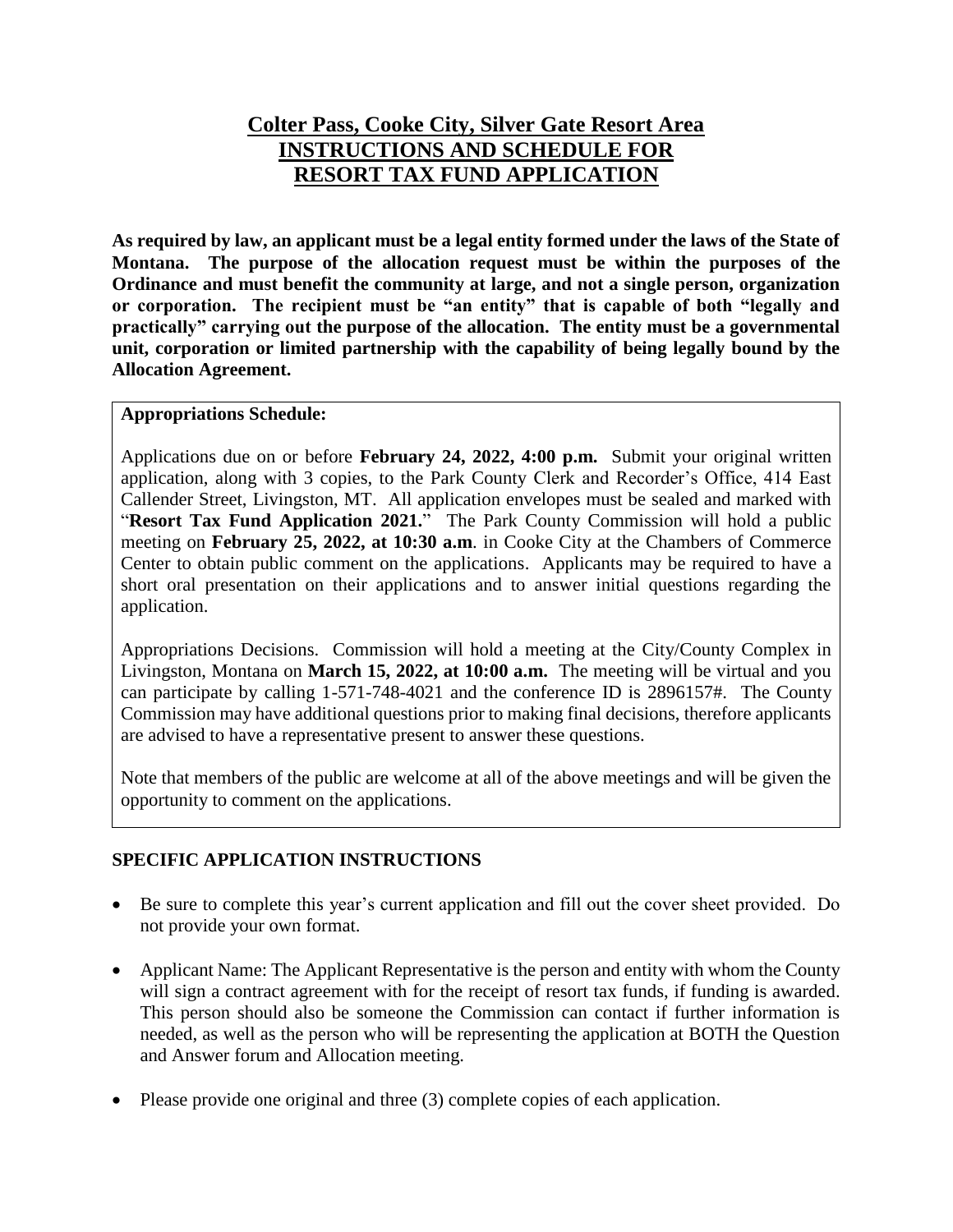In completing the application, it is important that you answer each question in the order presented on the application. Provide concise answers on one-sided, white  $8\frac{1}{2} \times 11$  paper, allowing for one sheet per answer using a 12-point font size.

If you have any questions regarding this application or instructions, please contact the Park County Commission at 406-222-4106 or commissioners@parkcounty.org.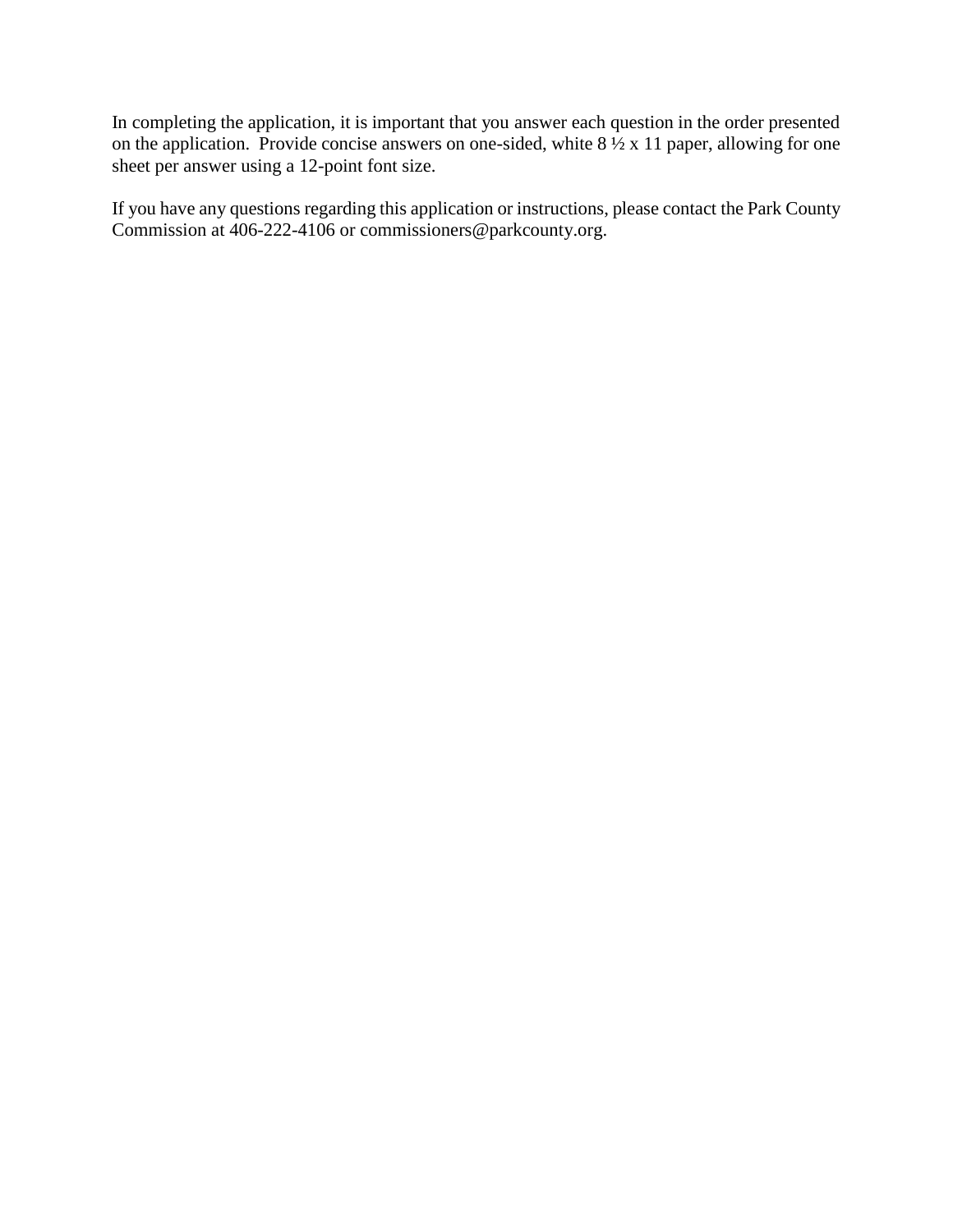# **APPLICATION FOR COLTER PASS, COOKE CITY, SILVER GATE RESORT TAX AREA FUNDS**

### **APPLICATION DEADLINE IS February 24, 2022, BY 4:00 P.M.**

| TOTAL FUNDS REQUESTED: \$ |  |
|---------------------------|--|
|                           |  |

\*The Applicant Representative is the person and/or entity with which the Park County Commission will sign a contract agreement with for the receipt of resort tax funds, if funding is awarded. This person should also be someone the County Commission can contact if further information is needed, as well as the person who will be representing the application at BOTH the Question and Answer forum and Allocation meeting.

### **Provide a brief narrative for the following inquiries below, supported by copies of requested documents. Please follow the detailed instruction sheet attached.**

- 1) A description and the purpose of the organization, including a copy of the Articles of Incorporation, unless previously submitted to the Park County Commission.
- 2) A complete description of the project, including its nature, goals and purpose.
- 3) Describe any of the social, economic and environmental impacts (negative or positive) on the Colter Pass, Cooke City, Silver Gate Resort Area.
- 4) Provide a cost breakdown of the project to include:
	- a) Amount of the Resort Tax requested at this time;
	- b) Copy of the organization's full operating budget for the most recent fiscal year;
	- c) Financial Statements Most current year approved;
	- d) Profit and Loss report, Budget vs. Actual report and Balance sheet for the same period as your budget; and
	- e) What percent of the project's budget is your resort tax request?
- 5) Describe other funding options available to complete this project, including the estimated amount of these options.